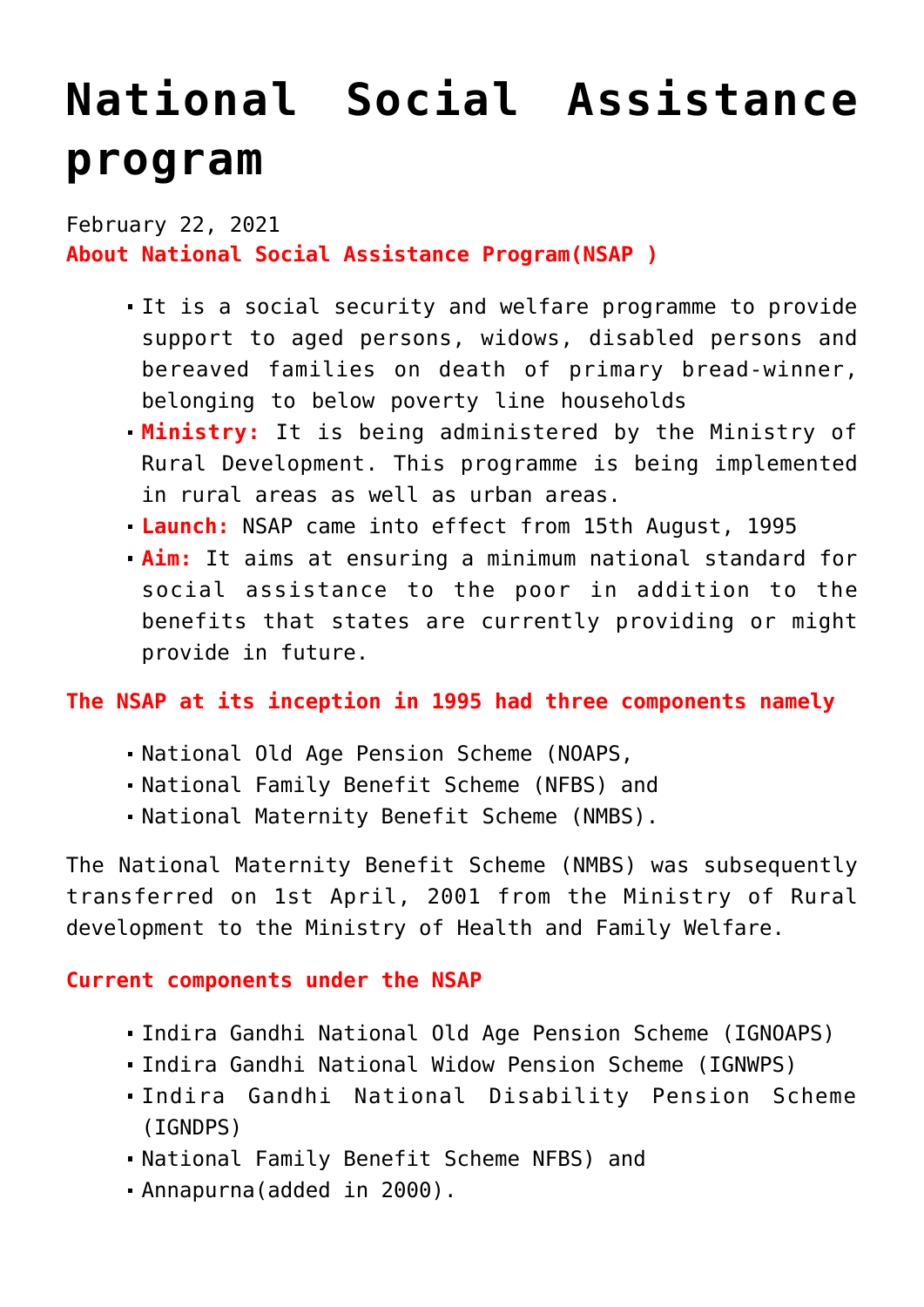### **Implementation:**

- The NSAP is implemented in the States/UTs in accordance with the general conditions applicable to all components of the NSAP as well as specific conditions applicable to each component.
- The NSAP Schemes are mainly implemented by the Social Welfare Departments in the States.
- But NSAP is implemented by Rural Development Department in other States

## **Basic eligibility criteria**

For getting benefits under NSAP the applicant must belong to a Below Poverty Line (BPL) family according to the criteria prescribed by the Govt. of India.

### **Selection:**

The Gram Panchayat/Municipalities are expected to play an active role in the identification of the beneficiaries under the three schemes.

#### **Funding:**

Under NSAP 100 per cent Central Assistance is extended to the States/UTs to provide the benefits in accordance with the norms, guidelines and conditions laid down by the Central Government.

#### **Scale pf assistance under the scheme**

- **Indira Gandhi National Old Age Pension Scheme (IGNOAPS)**
	- **:**
- The eligible age for IGNOAPS is 60 years. The pension is Rs.200 p.m. for persons between 60 years and 79 years.
- For persons who are 80 years and above the pension is  $Rs.500/ - per month.$
- **Indira Gandhi National Widow Pension Scheme (IGNWPS):**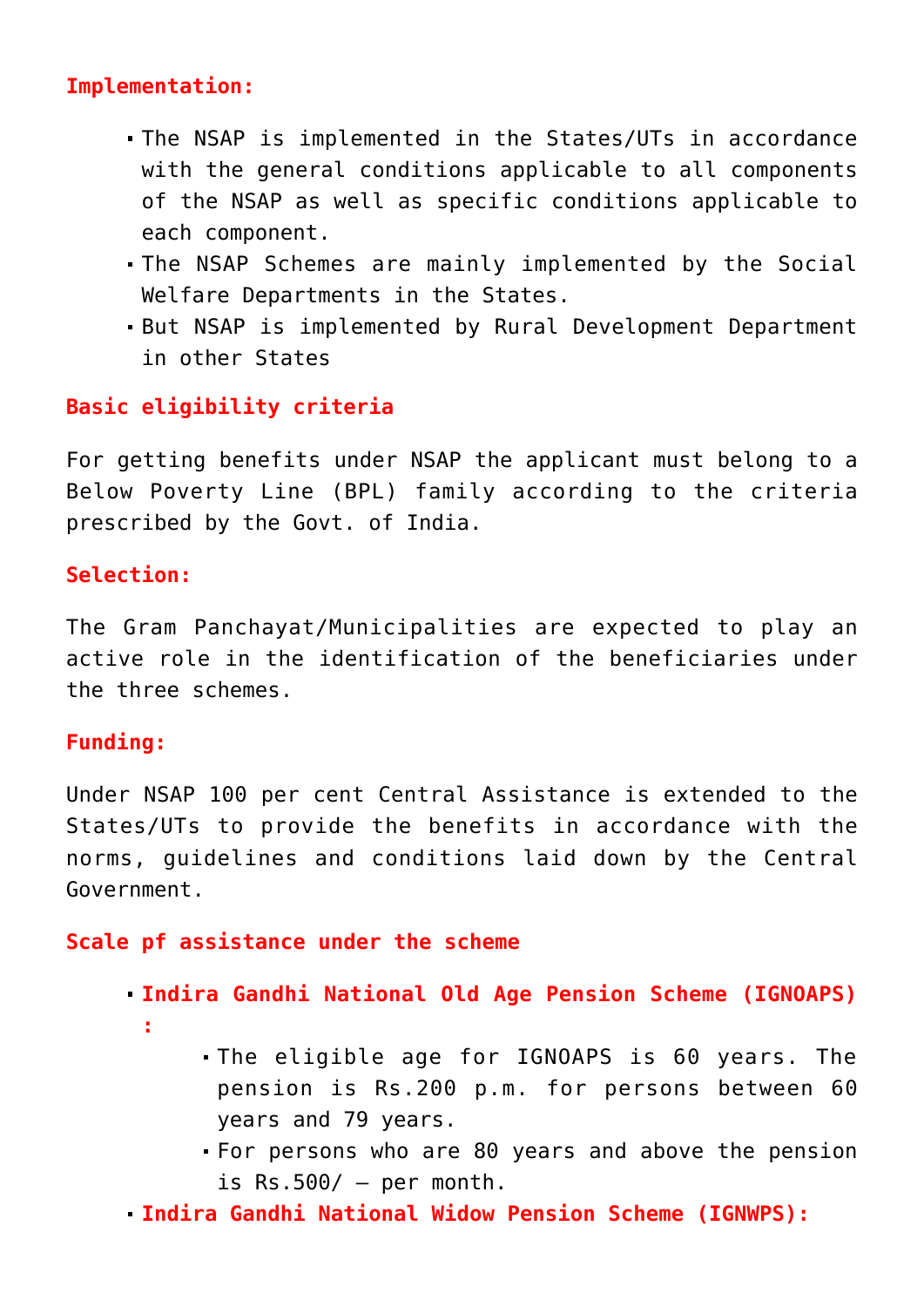- The eligible age is 40 years and the pension is Rs.300 per month.
- After attaining the age of 80 years, the beneficiary will get Rs.500/ – per month.
- **Indira Gandhi National Disability Pension Scheme (IGNDPS):**
	- The eligible age for the pension er is 18 years and above and the disability level has to be 80%.
	- The amount is Rs.300 per month and after attaining the age of 80 years, the beneficiary will get Rs 500/ – per month . Dwarfs will also be a n eligible category for this pension.

**National Family Benefit Scheme (NFBS:** 

- Rs. 20000/ will be given as a lump sum assistance to the bereaved household in the event of death of the bread – winner.
- It is clarified that any event of death (natural or otherwise) would make the family eligible for assistance.
- A woman in the family, who is a home maker, is also considered as a 'bread – winner' for this purpose.
- The family benefit will be paid to such surviving member of the household of the deceased poor , who after local inquiry, is found to be the head of the household.
- For the purpose of the scheme, the term "household' would include spouse, minor children, unmarried daughters and dependent parents. In case of death of an unmarried adult, the term household would include minor brothers/ sisters and dependent parents.
- The death of such a bread winner should have occurred whilst he/ she is more than 18 years of age and less than 60 years of age.
- The assistance would be given to every case of death of breadwinner in a family.